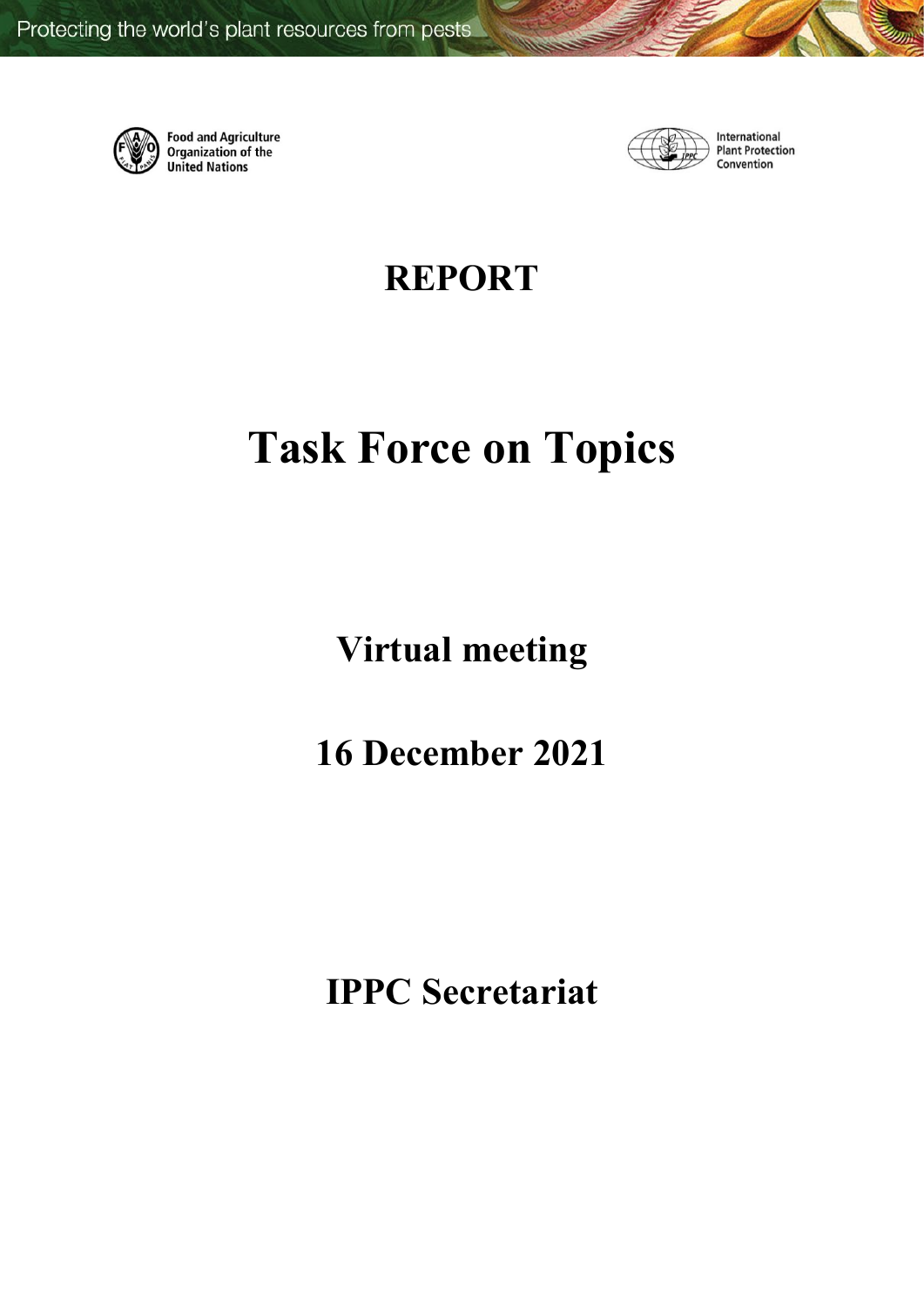IPPC Secretariat. 2021. *Report on the 2021 Task Force on Topics virtual meeting, 16 December 2021.* Rome. Published by FAO on behalf of the Secretariat of the International Plant Protection Convention (IPPC). 17 pages. Licence: CC BY-NC-SA 3.0 IGO.

The designations employed and the presentation of material in this information product do not imply the expression of any opinion whatsoever on the part of the Food and Agriculture Organization of the United Nations (FAO) concerning the legal or development status of any country, territory, city or area or of its authorities, or concerning the delimitation of its frontiers or boundaries. The mention of specific companies or products of manufacturers, whether or not these have been patented, does not imply that these have been endorsed or recommended by FAO in preference to others of a similar nature that are not mentioned.

The views expressed in this information product are those of the author(s) and do not necessarily reflect the views or policies of FAO.

© FAO, 2021



Some rights reserved. This work is made available under the Creative Commons Attribution-NonCommercial-ShareAlike 3.0 IGO licence (CC BY-NC-SA 3.0 IGO[; https://creativecommons.org/licenses/by-nc-sa/3.0/igo/legalcode\)](https://creativecommons.org/licenses/by-nc-sa/3.0/igo/legalcode).

Under the terms of this licence, this work may be copied, redistributed and adapted for non-commercial purposes, provided that the work is appropriately cited. In any use of this work, there should be no suggestion that FAO endorses any specific organization, products or services. The use of the FAO logo is not permitted. If the work is adapted, then it must be licensed under the same or equivalent Creative Commons licence. If a translation of this work is created, it must include the following disclaimer along with the required citation: "This translation was not created by the Food and Agriculture Organization of the United Nations (FAO). FAO is not responsible for the content or accuracy of this translation. The original English edition shall be the authoritative edition."

Disputes arising under the licence that cannot be settled amicably will be resolved by mediation and arbitration as described in Article 8 of the licence except as otherwise provided herein. The applicable mediation rules will be the mediation rules of the World Intellectual Property Organizatio[n http://www.wipo.int/amc/en/mediation/rules](http://www.wipo.int/amc/en/mediation/rules) and any arbitration will be conducted in accordance with the Arbitration Rules of the United Nations Commission on International Trade Law (UNCITRAL).

**Third-party materials**. Users wishing to reuse material from this work that is attributed to a third party, such as tables, figures or images, are responsible for determining whether permission is needed for that reuse and for obtaining permission from the copyright holder. The risk of claims resulting from infringement of any third-party-owned component in the work rests solely with the user.

**Sales, rights and licensing**. FAO information products are available on the FAO website [\(www.fao.org/publications\)](http://www.fao.org/publications) and can be purchased through <u>publications-sales@fao.org</u>. Requests for commercial use should be submitted via: [www.fao.org/contact](http://www.fao.org/contact-us/licence-request)[us/licence-request.](http://www.fao.org/contact-us/licence-request) Queries regarding rights and licensing should be submitted to[: copyright@fao.org.](mailto:copyright@fao.org)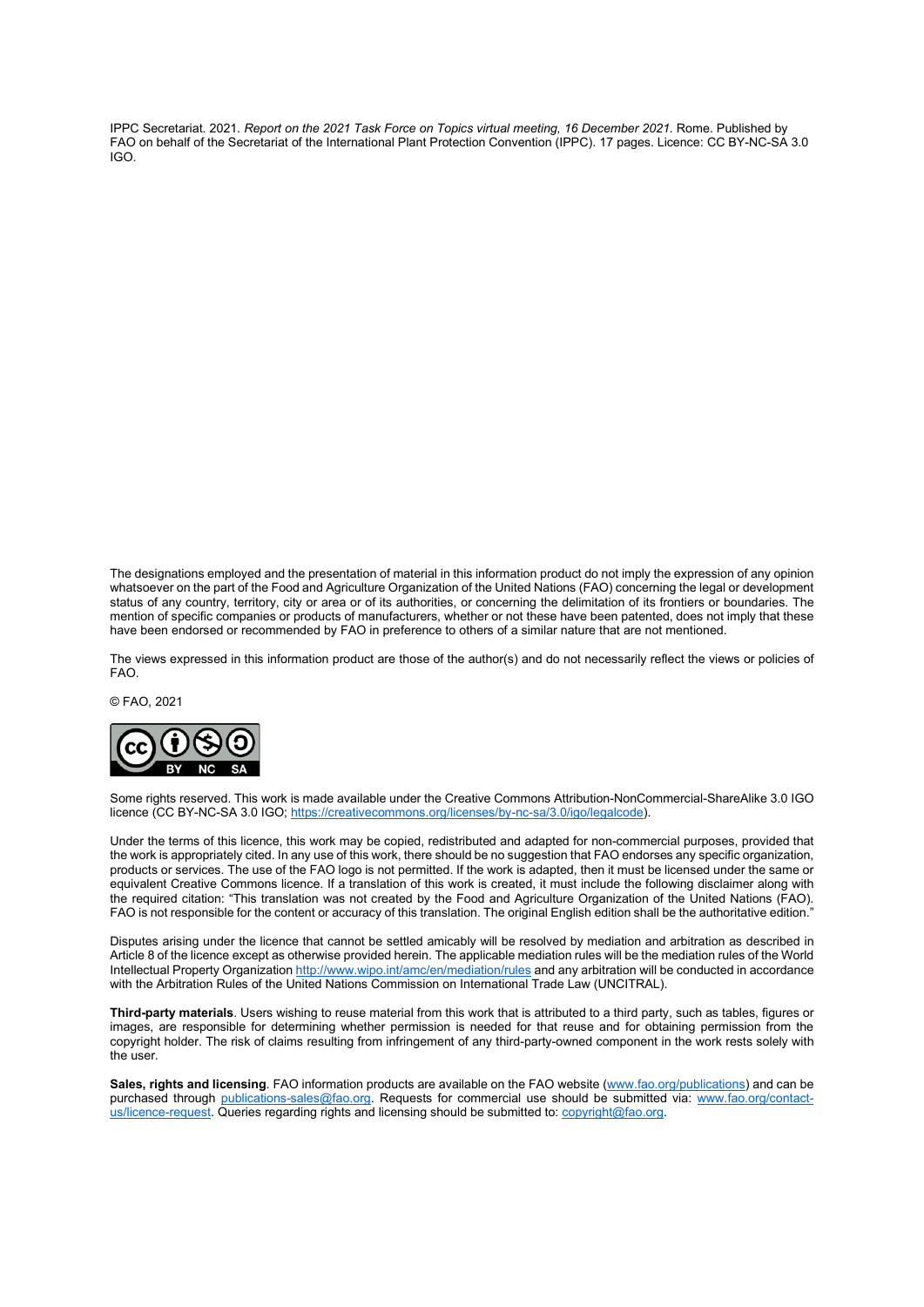# **CONTENTS**

| 1. |     |                                                                                                     |  |  |  |  |
|----|-----|-----------------------------------------------------------------------------------------------------|--|--|--|--|
| 2. |     |                                                                                                     |  |  |  |  |
|    | 2.1 |                                                                                                     |  |  |  |  |
|    | 2.2 |                                                                                                     |  |  |  |  |
| 3. |     |                                                                                                     |  |  |  |  |
| 4. |     |                                                                                                     |  |  |  |  |
|    | 4.1 |                                                                                                     |  |  |  |  |
|    | 4.2 |                                                                                                     |  |  |  |  |
| 5. |     |                                                                                                     |  |  |  |  |
|    | 5.1 |                                                                                                     |  |  |  |  |
|    | 5.2 | TFT suggestions for improving the call for topics training sessions at the IPPC                     |  |  |  |  |
| 6. |     |                                                                                                     |  |  |  |  |
| 7. |     |                                                                                                     |  |  |  |  |
|    |     |                                                                                                     |  |  |  |  |
|    |     |                                                                                                     |  |  |  |  |
|    |     |                                                                                                     |  |  |  |  |
|    |     |                                                                                                     |  |  |  |  |
|    |     | Appendix 4: Task Force on Topics and 2021 Call for Topics: Standards and Implementation – TFT       |  |  |  |  |
|    |     | Appendix 5: The streamlined checklist comprising of questions for the preliminary assessment online |  |  |  |  |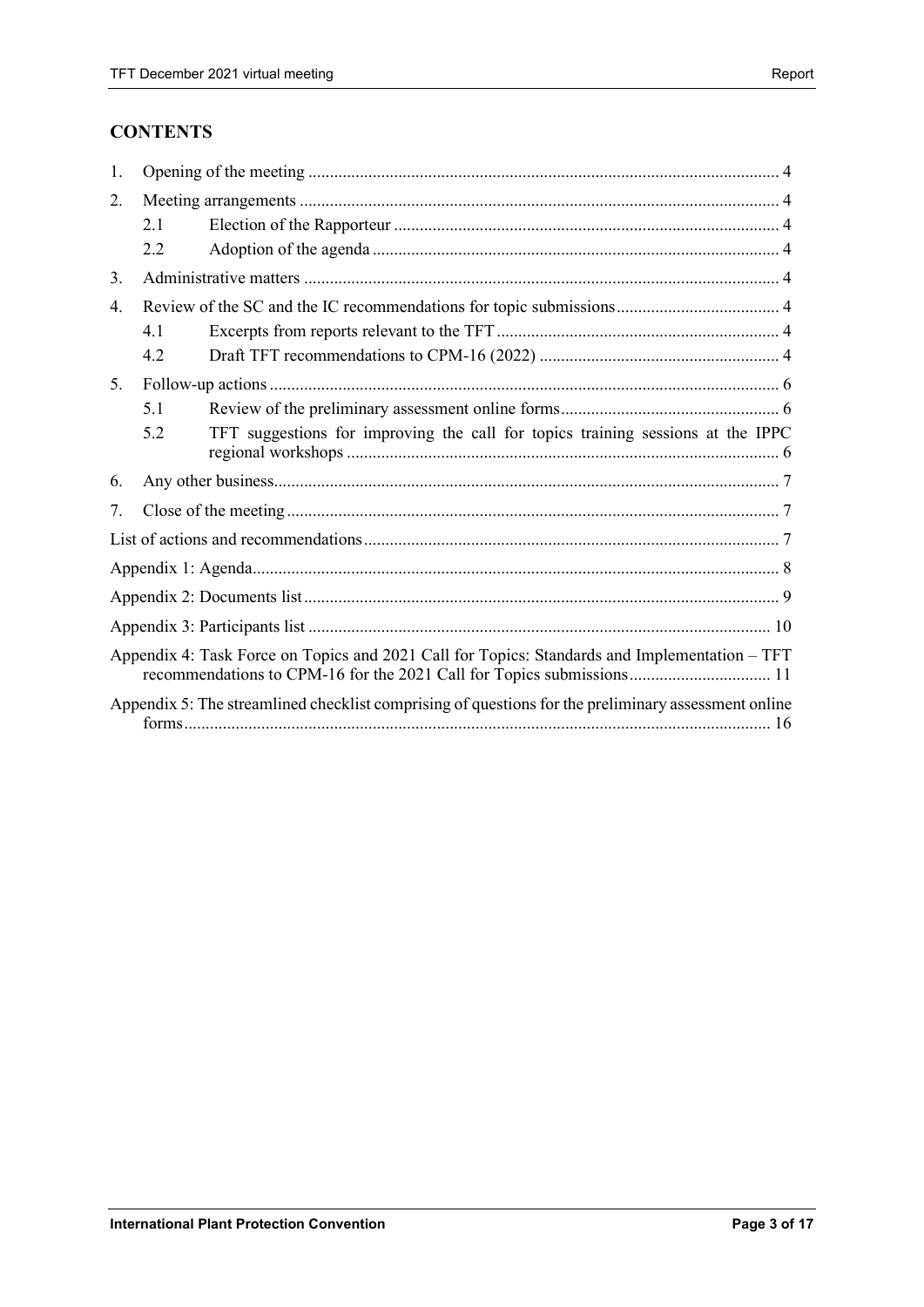# <span id="page-3-0"></span>**1. Opening of the meeting**

- *[1]* The IPPC Secretariat (hereafter referred to as "Secretariat") opened the 2021 Task Force on Topics virtual meeting (TFT) on behalf of the Secretariat and welcomed all participants.
- *[2]* Due to the absence of the TFT Chairperson (Marica GATT), the TFT elected Steve CÔTE (Canada) as the TFT Chairperson for this meeting.

## <span id="page-3-1"></span>**2. Meeting arrangements**

## <span id="page-3-2"></span>**2.1 Election of the Rapporteur**

*[3]* The TFT elected Lalith Bandula KUMARASINGHE (New Zealand) as Rapporteur.

#### <span id="page-3-3"></span>**2.2 Adoption of the agenda**

*[4]* The TFT adopted the Agenda (Appendix 1).

#### <span id="page-3-4"></span>**3. Administrative matters**

*[5]* The Secretariat introduced the documents list (Appendix 2) and the participants list (Appendix 3). The Secretariat invited participants to notify the Secretariat of any information that required updating in the participants list or was missing from it.

# <span id="page-3-5"></span>**4. Review of the SC and the IC recommendations for topic submissions**

#### <span id="page-3-6"></span>**4.1 Excerpts from reports relevant to the TFT**

- *[6]* The Secretariat introduced the paper<sup>[1](#page-3-8)</sup> for this agenda item, which contained excerpts from the Standards Committee  $(SC)^2$  $(SC)^2$  focused and the draft Implementation and Capacity Development Committee  $(IC)^3$  $(IC)^3$ November 2021 virtual meetings reports. The TFT was invited to note this paper. **[\(1\)](#page-6-3)**
- *[7]* The Secretariat noted that the draft IC November 2021 virtual meeting report was received from the editor on the day of the TFT meeting, and it had not yet been reviewed by the rapporteur.

# <span id="page-3-7"></span>**4.2 Draft TFT recommendations to CPM-16 (2022)**

*[8]* The Secretariat introduced the paper<sup>4</sup> for this agenda item with the TFT recommendations, which should be reviewed at the TFT meeting and later submitted to the 16<sup>th</sup> Session of the Commission on Phytosanitary Measures (CPM-16). It is a thorough and concise summary of the process and discussions of the TFT, the SC, and the IC. The TFT was invited to review this paper<sup>[5](#page-3-12)</sup>. [\(2\)](#page-6-4)

#### *Section III. TFT October 2021 virtual meeting and recommendations to the SC and the IC*

*[9]* One TFT member proposed adding the word "other" before the phrase "humanitarian aid" in the second sentence of paragraph 8, since topic **2021-020 on Safe provision of food and other humanitarian aid**, submitted by the Pacific Plant Protection Organization (PPPO), covers other humanitarian aid.

#### *Section IV. SC November 2021 virtual focused meeting*

*[10]* The TFT Chairperson suggested adding the word "potential" before the phrase "CPM Focus Group (FG)" in the second sentence of paragraph 11 since the CPM hasn't agreed yet to create such an FG.

<span id="page-3-8"></span> $104$  TFT Tel 2021 Dec.

<span id="page-3-9"></span><sup>2</sup> SC November 2021 focused meeting report: [https://www.ippc.int/en/publications/90440/.](https://www.ippc.int/en/publications/90440/)

<span id="page-3-10"></span><sup>3</sup> IC November 2021 virtual meeting report (IC VM17) on the IC web page: [https://www.ippc.int/en/core](https://www.ippc.int/en/core-activities/capacity-development/capacity-development-committee/)[activities/capacity-development/capacity-development-committee/.](https://www.ippc.int/en/core-activities/capacity-development/capacity-development-committee/)

<span id="page-3-11"></span><sup>&</sup>lt;sup>4</sup> 05 TFT Tel 2021 Dec.

<span id="page-3-12"></span><sup>5</sup> Editorial and consistency changes are not highlighted in this report.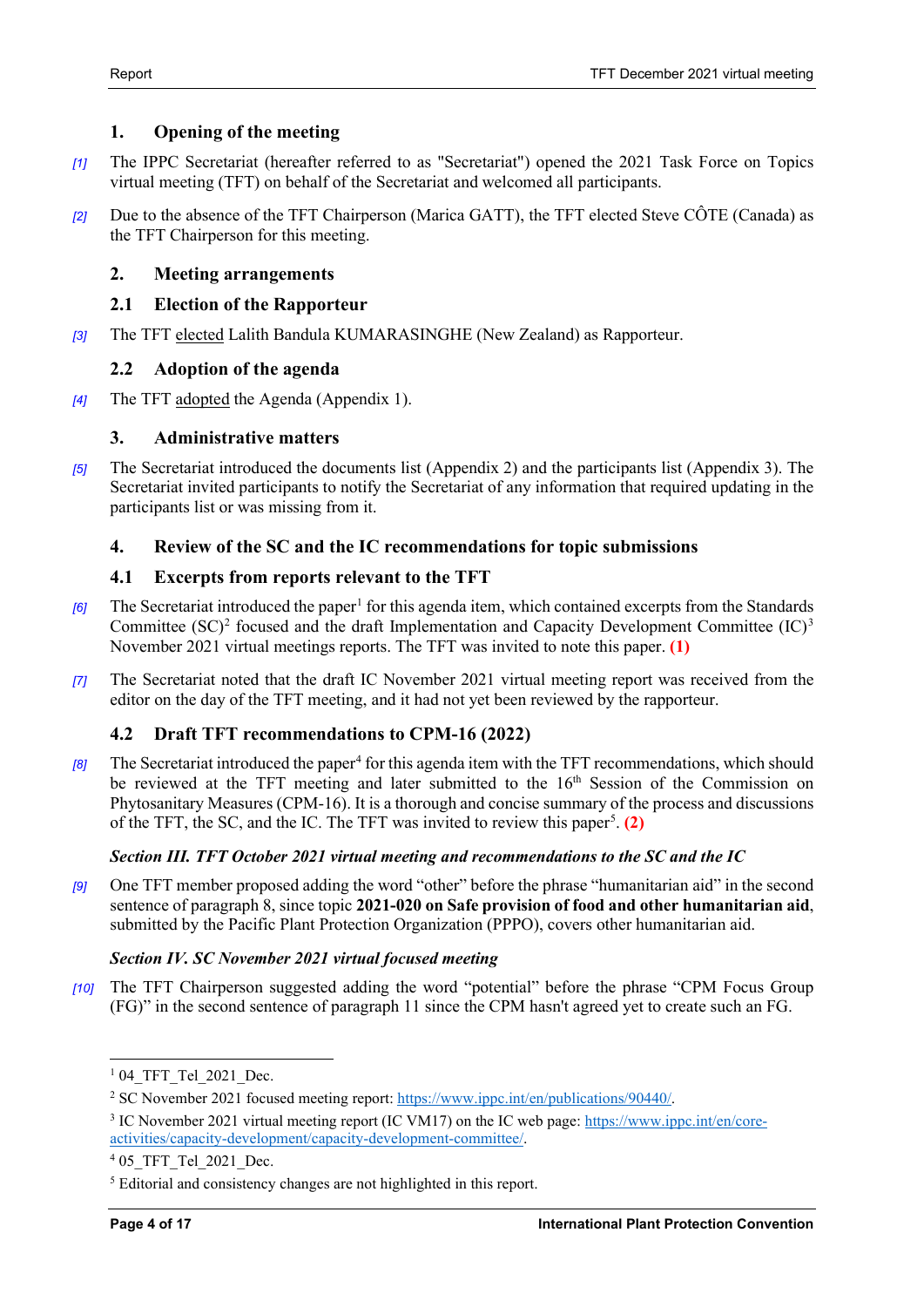#### *Section V. IC November 2021 virtual meeting*

- *[11]* One TFT member proposed adding the sentence "The IC agreed with TFT's recommendation to add topic **2021-009 on Guide on performing audits in the phytosanitary context (Canada)** to the List of implementation and capacity development (ICD) topics" in paragraph 14 since it is an important topic for the IC.
- *[12]* The TFT Chairperson asked whether this topic would be pending the CPM's approval.
- *[13]* The Secretariat clarified that the CPM adopts the TFT recommendations for adding new topics and removing topics from the List of ICD topics<sup>6</sup>, but the CPM only notes the priorities that the IC has recommended. In addition, the IC can also add topics directly to the List of ICD topics that will still get presented to the CPM for adoption to be added to the List of ICD topics. The Secretariat provided an example of topic **2021-026 on Guide to National Reporting Obligations (revision)**.
- *[14]* One TFT member suggested adding the date of the SC-IC e-forum (17 December 2021 3 January 2022) in the second sentence of paragraph 15 (subsequently moved to paragraph 16).
- *[15]* The TFT members also revised paragraph 15 to streamline the text.

#### *Section VI. The SC-IC small group*

- *[16]* One TFT member asked whether, on 2 December 2021, the SC and the IC discussed the creation of CPM FG and the paper on the Safe provision of food and other humanitarian aid.
- *[17]* The Secretariat clarified that the SC and the IC discussed only the establishment of the CPM FG on the Safe provision of food and other humanitarian aid and its draft terms of reference.
- *[18]* Some TFT members proposed adding conclusions of the SC-IC e-forum discussions and changing the section title to reflect these discussions.
- *[19]* The Secretariat noted that the SC-IC e-forum would take place after the TFT meeting, and the TFT would not be able to revise the paper due to the tight timeframe for submission of papers to CPM-16.
- *[20]* Considering this, the TFT agreed not to change the content of this section and revised paragraphs 16 and 17 to streamline the text.

#### *Section VII. TFT December 2021 virtual meeting*

- *[21]* The Secretariat noted that paragraph 19 needs TFT's decision on topic **2021-010 on Revision of ISPM 26 Establishment of pest free areas for fruit flies (Tephritidae)**, since the TFT at its October 2021 meeting proposed adding this topic as an annex to ISPM 26, while the SC at its November 2021 meeting suggested adding this topic to the work programme as a revision of the full text of ISPM 26.
- *[22]* One TFT member recalled that the TFT's primary concern was that ISPM 26 had been revised several times, and the last revision has recently taken place.
- *[23]* The Secretariat also recalled that the TFT was hesitating to put too much pressure on the SC with another revision of ISPM 26, and since there was a recent revision, the TFT decided to make a compromise to the SC, but the SC supported the initial proposal of the submitter.
- *[24]* The TFT member also noted that the revision of ISPM 26 will provide specific details and additional clarifications that will be helpful to countries.
- *[25]* The TFT, therefore, agreed with the SC's suggestion on adding topic **2021-010** to the work programme as a revision of the full text of ISPM 26, with priority 3.

<span id="page-4-0"></span><sup>6</sup> List of implementation and capacity development topics: [https://www.ippc.int/en/core-activities/capacity](https://www.ippc.int/en/core-activities/capacity-development/list-topics-ippc-implementation/list)[development/list-topics-ippc-implementation/list.](https://www.ippc.int/en/core-activities/capacity-development/list-topics-ippc-implementation/list)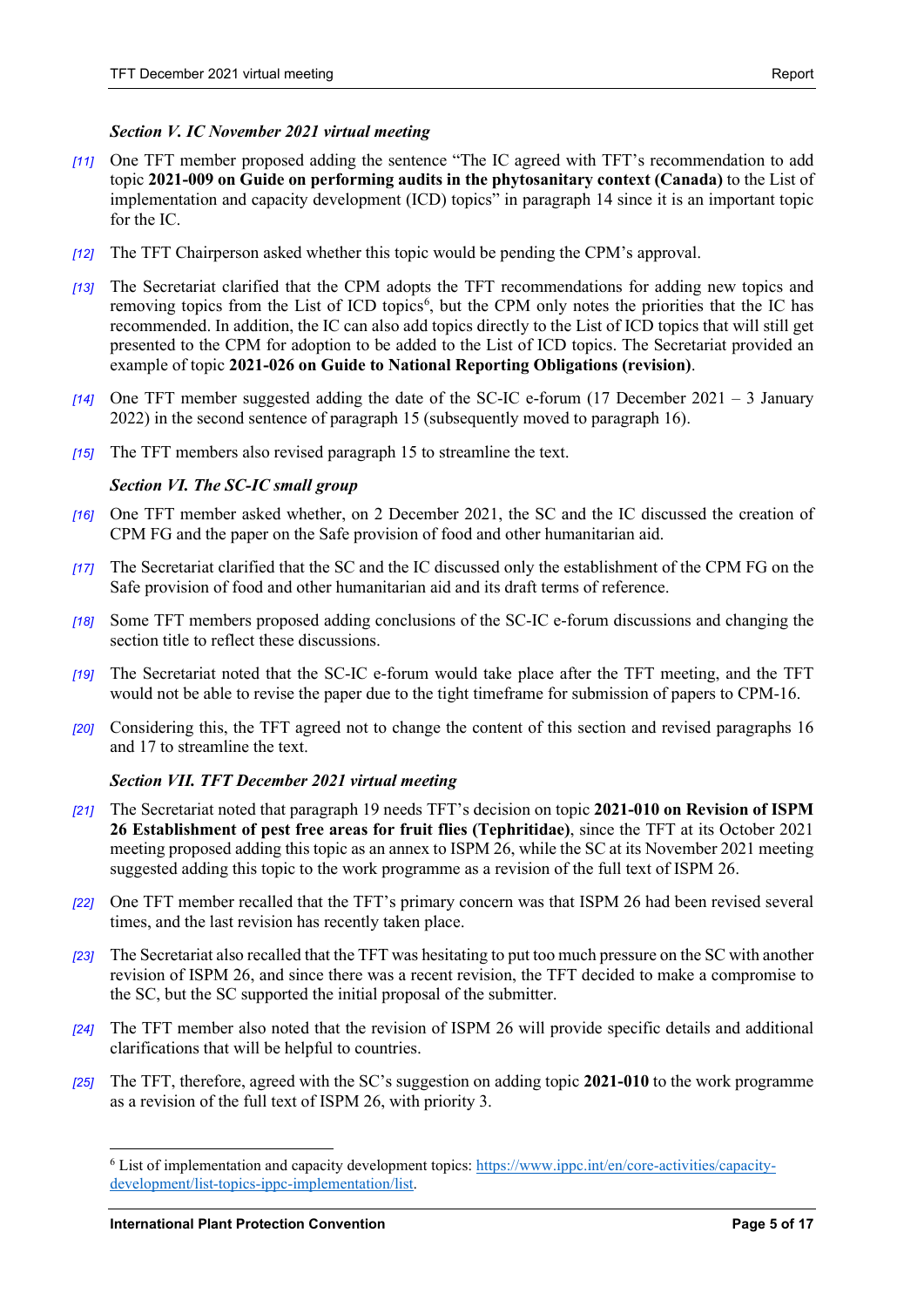- *[26]* Referring to paragraph 22, the TFT Chairperson asked if training sessions would be on call for topics at the IPPC Regional Workshops in 2022, although 2022 would not be a year for call for topics.
- *[27]* The Secretariat clarified that it could hold training on call for topics at any time. As for the regional workshops, the steering committee of each regional workshop decides which agenda items will be included in their specific regional workshops. Thus, training sessions on call for topics will be included if any region is ready or willing to do so.

#### *Section VIII. Lessons learned*

*[28]* The TFT revised paragraphs 23 and 24 to streamline the text.

#### *Section IX. Recommendations*

*[29]* The TFT revised paragraph 26 to streamline the text.

#### *Table 3: Topic submissions not recommended by the TFT*

- *[30]* The TFT Chairperson asked whether topic **2021-020** had more support from contracting parties (CPs) and regional plant protection organizations (RPPOs) than indicated in the paper.
- *[31]* The Secretariat clarified that this topic submission indicates broad support by the CPs and RPPOs. However, Table 3 only shows the support letters, which have been received from the Asia and Pacific Plant Protection Commission (APPPC) and the Republic of Korea.
- *[32]* One TFT member suggested adding the information on topics that are now in the List of Topics for IPPC Standards (LOT)[7](#page-5-3) and the List of ICD topics that can address issues raised in the proposed topics that the TFT has not recommended.
- *[33]* The Secretariat explained that the additional information is already provided in the paper by the references to the TFT, SC and IC reports containing the discussion details, and it is also mentioned in paragraph 21 of the paper.

#### <span id="page-5-0"></span>**5. Follow-up actions**

#### <span id="page-5-1"></span>**5.1 Review of the preliminary assessment online forms**

- *[34]* The Secretariat presented the revised preliminary assessment online forms. The TFT streamlined the checklist comprising of questions at their October 2021 meeting<sup>[8](#page-5-4)</sup>, which will be used to the next call for topics to facilitate the TFT preliminary assessment of topic proposals.
- *[35]* The TFT acknowledged the improvements that have been made to the preliminary assessment online forms. **[\(3\)](#page-6-5)**

#### <span id="page-5-2"></span>**5.2 TFT suggestions for improving the call for topics training sessions at the IPPC regional workshops**

- <sup>[36]</sup> The Secretariat introduced the presentation used at the 2021 IPPC Regional Workshops<sup>[9](#page-5-5)</sup> and provided its brief overview. The TFT was invited to give feedback on it.
- *[37]* One TFT member suggested including in the presentation the challenges from the TFT's side and asking countries what challenges they face in submitting topics. Noting that some countries consistently submit

<span id="page-5-3"></span><sup>7</sup> List of topics for IPPC standards: [http://www.ippc.int/en/core-activities/standards-setting/list-topics-ippc](http://www.ippc.int/en/core-activities/standards-setting/list-topics-ippc-standards/)[standards/.](http://www.ippc.int/en/core-activities/standards-setting/list-topics-ippc-standards/)

<span id="page-5-4"></span><sup>8</sup> For more information, please see agenda item **10.1 (Streamlining the TFT preliminary assessment online**  form) of the TFT October 2021 virtual meeting report[: https://www.ippc.int/en/publications/90360/.](https://www.ippc.int/en/publications/90360/)

<span id="page-5-5"></span><sup>9</sup> Presentation on preparation for 2021 Call for topics: Standards and Implementation: [https://www.ippc.int/en/publications/89946/.](https://www.ippc.int/en/publications/89946/)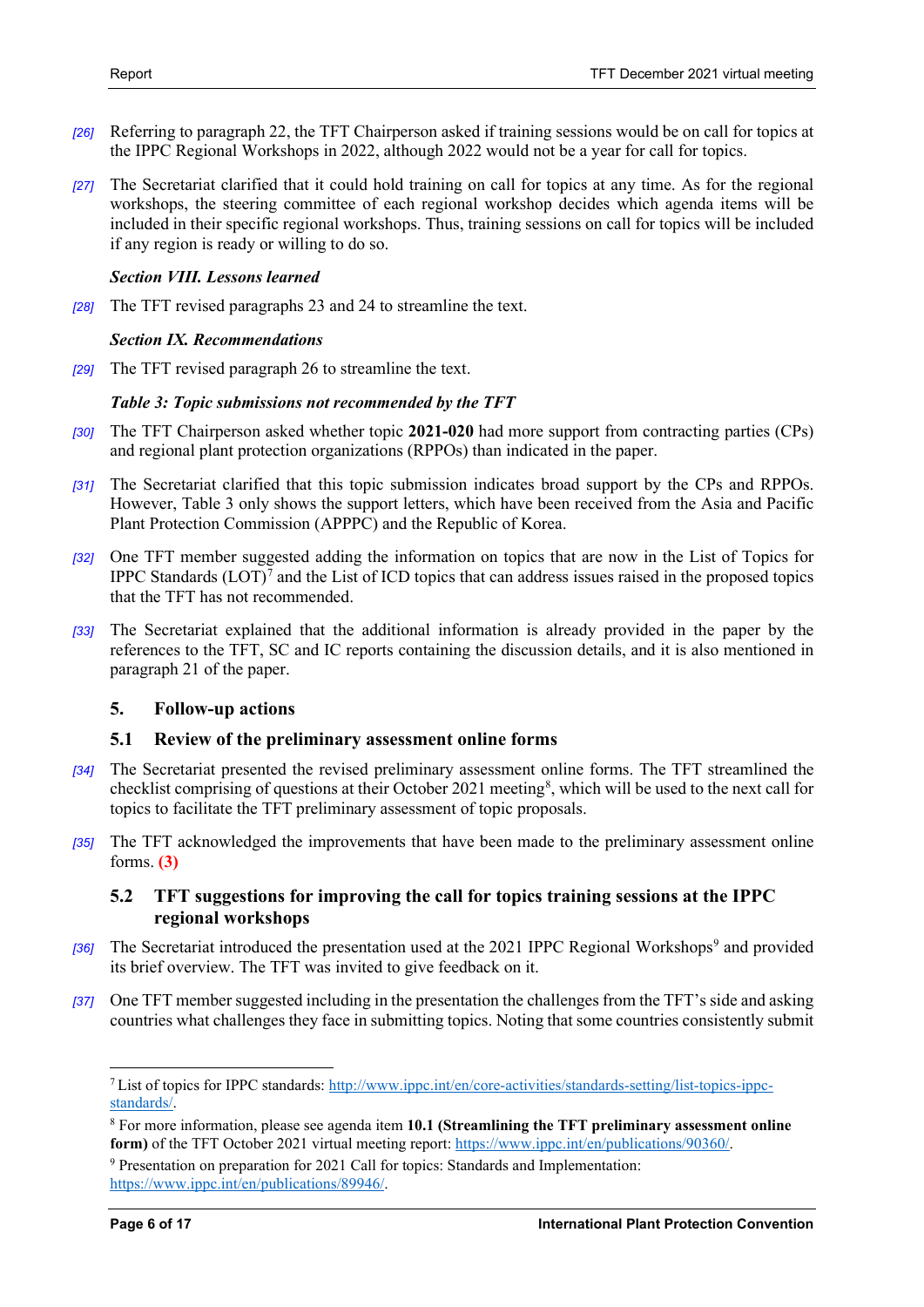topics, and some do not submit them, the TFT member proposed encouraging them to look into problems they face and offer solutions through the topic proposals.

- *[38]* The Secretariat reminded that regional workshops typically consist of two sessions, the first of which includes a presentation and training, and the second of which invites participants to identify issues and what is preventing them from submitting topics.
- *[39]* Another TFT member suggested including examples of successful topic proposals for standards, implementation resources, and diagnostic protocols.
- *[40]* The Secretariat noted that the examples of successful topic proposals are mentioned verbally during the presentation, and all topic submissions are publicly available on the "Call for Topics: Standards and Implementation" web page<sup>10</sup>, but a dedicated slide to the presentation could be added to reflect the best practices and examples.
- *[41]* One more TFT member proposed elaborating the challenges of the TFT in reviewing proposed topics, including lack of clarity in the topic submissions and uncertainty in the type of proposed material.
- *[42]* The TFT Chairperson also suggested including a concluding slide in the presentation that the Secretariat, TFT, SC, and IC members are willing to help in the submission process. He also noted that this might help some CPs or RPPO, who might not have enough experience in putting something that is adequately developed, to make the proposal complete.
- *[43]* The Secretariat also noted that the automatic online submission forms developed for the 2021 Call for Topics could be streamlined, as some of the questions, their order, and meaning seemed confusing and repetitive. It suggested that before the next call for topics, further consideration should be given to how the current questions and submission form could be formulated to make them easier to complete and emphasize the importance of having comprehensive draft specifications to accompany submissions. Finally, the Secretariat asked for feedback from the TFT on the call for topics presentation before the start of the 2022 IPPC Regional Workshops in the summer. **[\(4\)](#page-6-6)**

#### <span id="page-6-0"></span>**6. Any other business**

*[44]* There was no other business.

#### <span id="page-6-1"></span>**7. Close of the meeting**

*[45]* The TFT Chairperson thanked all participants for their active contributions and closed the meeting.

#### <span id="page-6-2"></span>**List of actions and recommendations**

- <span id="page-6-6"></span><span id="page-6-5"></span><span id="page-6-4"></span><span id="page-6-3"></span>*[46]* The TFT and the Secretariat agreed to:
	- (1) *note* the excerpts from reports relevant to the TFT.
	- (2) *submit* the paper with the TFT recommendations for the 2021 Call for Topics submissions to CPM-16 (2022), as presented in Appendix 4.
	- (3) *approve* the revised preliminary assessment online forms with the streamlined questions, as presented in Appendix 5.
	- (4) *revise* the call for topics presentation by including suggestions presented at this meeting and *provide* feedback for the TFT for a week before the start of the 2022 IPPC Regional Workshops.

<span id="page-6-7"></span><sup>&</sup>lt;sup>10</sup> 2021 Call for Topics submissions[: https://www.ippc.int/en/core-activities/standards-and-implementation/call](https://www.ippc.int/en/core-activities/standards-and-implementation/call-for-topics-standards-and-implementation/)[for-topics-standards-and-implementation/.](https://www.ippc.int/en/core-activities/standards-and-implementation/call-for-topics-standards-and-implementation/)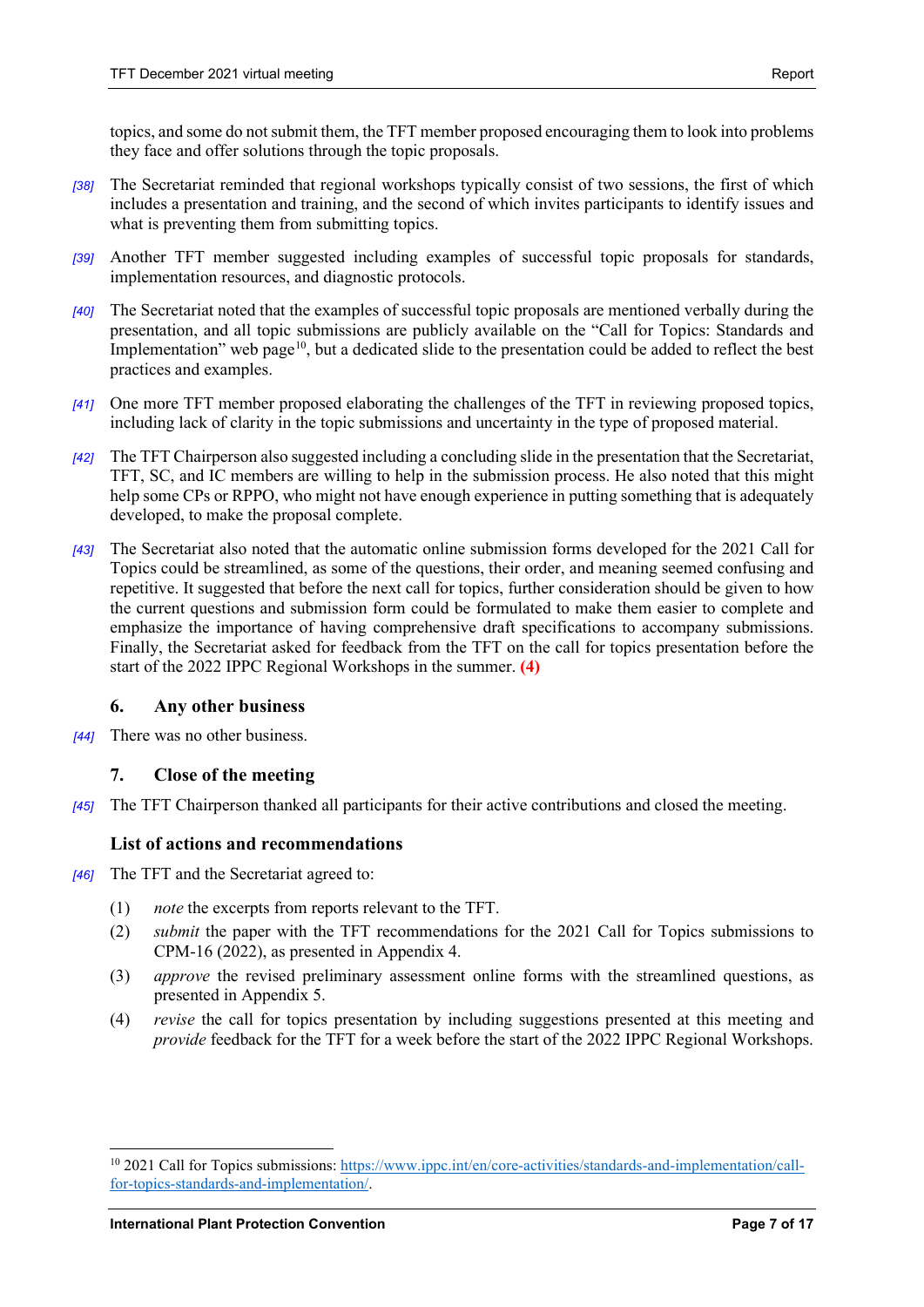# <span id="page-7-0"></span>**Appendix 1: Agenda**

| N    | Agenda item                                                                                           | Document number / link                                                                             | <b>Presenter / IPPC</b><br><b>Secretariat support</b> |  |  |  |
|------|-------------------------------------------------------------------------------------------------------|----------------------------------------------------------------------------------------------------|-------------------------------------------------------|--|--|--|
|      | Opening of the meeting                                                                                |                                                                                                    |                                                       |  |  |  |
| 1.   | By the IPPC Secretariat                                                                               |                                                                                                    | Secretariat                                           |  |  |  |
|      | By the Task Force on Topics Chairperson                                                               |                                                                                                    | <b>CÔTE (Chairperson)</b>                             |  |  |  |
| 2.   | <b>Meeting Arrangements</b>                                                                           |                                                                                                    |                                                       |  |  |  |
| 2.1. | Election of the Rapporteur                                                                            |                                                                                                    | Chairperson                                           |  |  |  |
| 2.2. | Adoption of the Agenda                                                                                | 01 TFT Tel 2021 Dec                                                                                | Chairperson                                           |  |  |  |
| 3.   | <b>Administrative Matters</b>                                                                         |                                                                                                    |                                                       |  |  |  |
| 3.1. | Documents list                                                                                        | 02_TFT_Tel_2021_Dec                                                                                | <b>MUSHEGIAN</b>                                      |  |  |  |
| 3.2. | Participants list                                                                                     | 03 TFT Tel 2021 Dec<br><b>TFT</b> membership                                                       | <b>MUSHEGIAN</b>                                      |  |  |  |
| 4.   | Review of SC/IC recommendations for topic submissions                                                 |                                                                                                    |                                                       |  |  |  |
| 4.1. | Excerpts from reports relevant to the TFT                                                             | 04 TFT Tel 2021 Dec<br><b>TFT October 2021 virtual</b><br>meeting report                           | <b>MUSHEGIAN</b>                                      |  |  |  |
| 4.2. | Draft TFT recommendations to CPM-16 (2022)                                                            | 05 TFT Tel 2021 Dec                                                                                | <b>TFT</b> / Secretariat                              |  |  |  |
| 5.   | Follow-up actions                                                                                     |                                                                                                    |                                                       |  |  |  |
| 5.1. | Review of the preliminary assessment online forms                                                     | For proposed standards<br>and implementation<br>resources<br>For diagnostic protocols              | <b>MUSHEGIAN</b>                                      |  |  |  |
| 5.2. | TFT suggestions for improving the call for topics<br>training sessions at the IPPC regional workshops | <b>Presentation on</b><br>preparation for 2021 Call<br>for topics: Standards and<br>Implementation | <b>TFT</b> / Secretariat                              |  |  |  |
| 6.   | Any other business                                                                                    |                                                                                                    | Chairperson                                           |  |  |  |
| 7.   | <b>Close of the meeting</b>                                                                           |                                                                                                    | Chairperson                                           |  |  |  |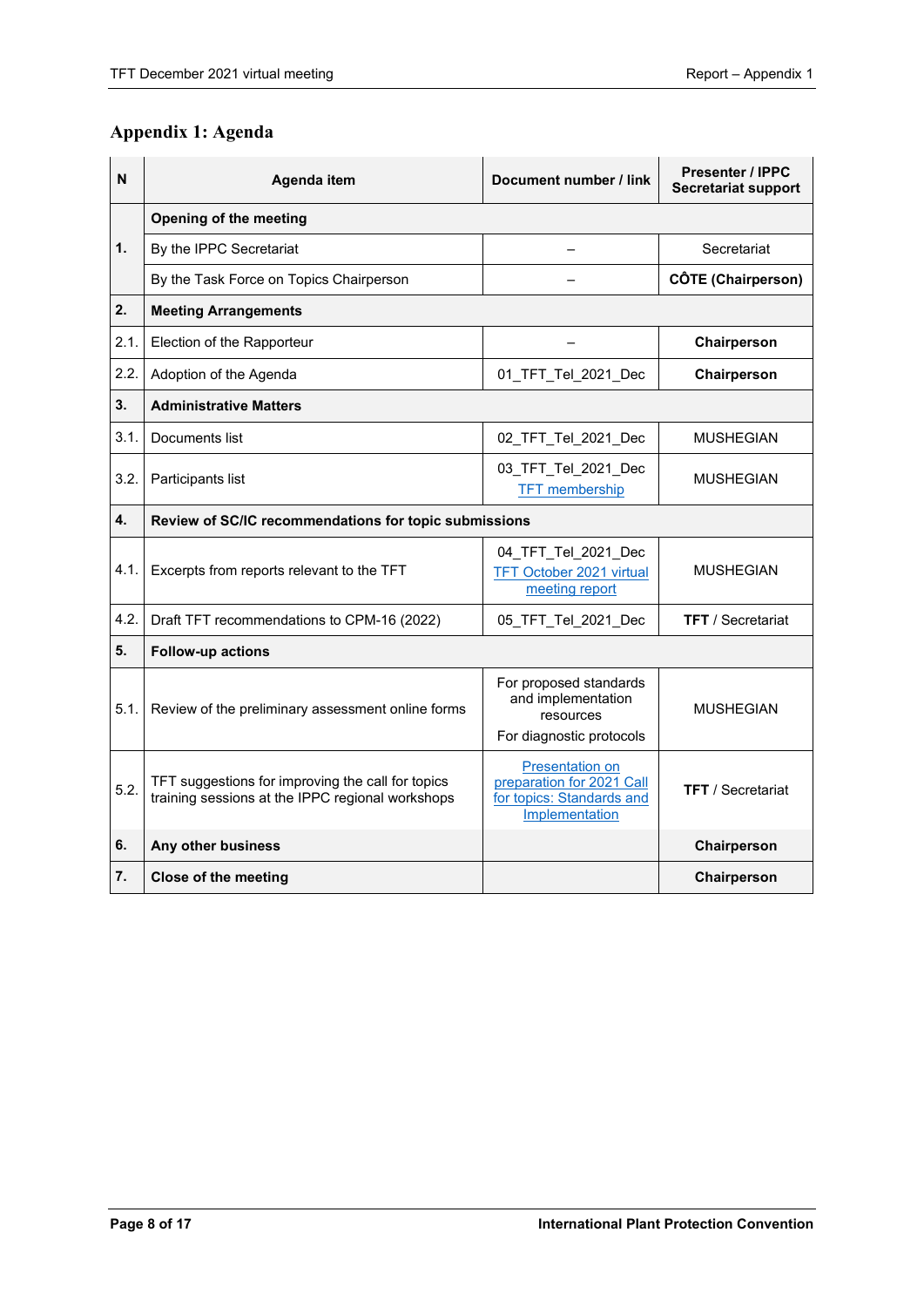# <span id="page-8-0"></span>**Appendix 2: Documents list**

| <b>DOCUMENT NO.</b> | <b>AGENDA</b><br><b>ITEM</b> | <b>DOCUMENT TITLE</b>                      | <b>DATE POSTED</b><br>/ UPDATED |
|---------------------|------------------------------|--------------------------------------------|---------------------------------|
|                     |                              | <b>Meeting documents</b>                   |                                 |
| 01_TFT_Tel_2021_Dec | $2.2^{\circ}$                | Agenda                                     | 2021-11-17                      |
| 02 TFT Tel 2021 Dec | 3.1                          | Documents list                             | 2021-11-17                      |
| 03 TFT Tel 2021 Dec | 3.2                          | Participants list                          | 2021-11-17                      |
| 04 TFT Tel 2021 Dec | 4.1                          | Excerpts from reports relevant to the TFT  | 2021-12-14<br>2021-12-16        |
| 05_TFT_Tel_2021 Dec | 4.2                          | Draft TFT recommendations to CPM-16 (2022) | 2021-12-14<br>2021-12-16        |

#### **Documents links** (presented in the order of the agenda items)

| Links                                                                                 | Agend<br>a item | <b>Document link</b>                                                                  |
|---------------------------------------------------------------------------------------|-----------------|---------------------------------------------------------------------------------------|
| Participants list                                                                     | 3.2             | <b>TFT</b> membership                                                                 |
| TFT October 2021 virtual meeting report                                               | 4.1             | TFT October 2021 virtual meeting report                                               |
| Preliminary assessment online forms                                                   | 5.1             | For proposed standards and implementation<br>resources<br>For diagnostic protocols    |
| Presentation on preparation for 2021 Call for<br>topics: Standards and Implementation | 5.2             | Presentation on preparation for 2021 Call for<br>topics: Standards and Implementation |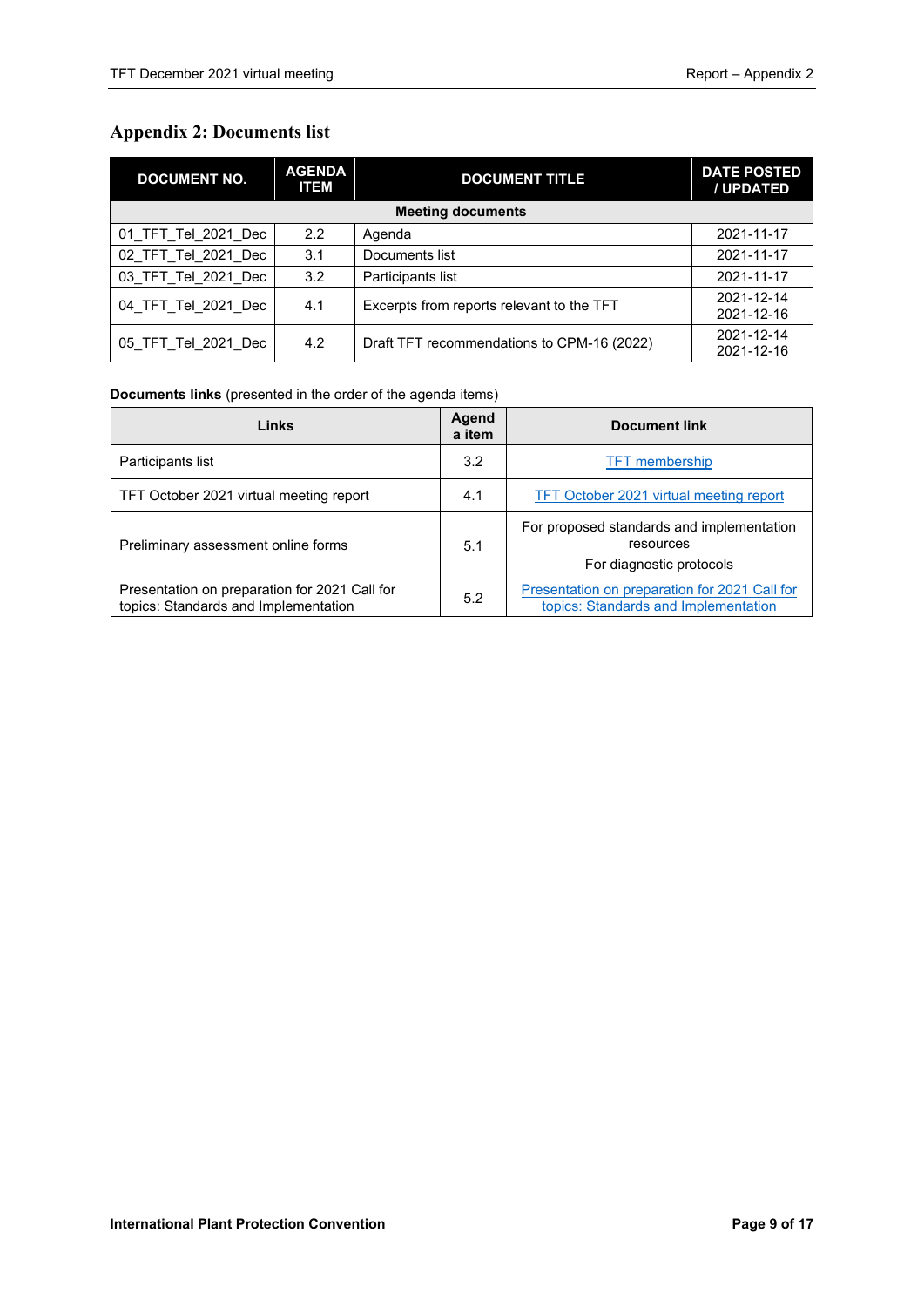# <span id="page-9-0"></span>**Appendix 3: Participants list**

| Region /<br>Role | Name, mailing address, telephone                        | <b>Email address</b>            | <b>Membership</b><br><b>Confirmed</b> | <b>Term</b><br>expires |
|------------------|---------------------------------------------------------|---------------------------------|---------------------------------------|------------------------|
| Latin            | Mr Álvaro SEPÚLVEDA LUQUE                               | alvaro.sepulveda@sag.gob.       | $CPM-10$                              | 2024                   |
| America          | Servicio Agrícola y Ganadero                            | $_{\text{cl}}$                  | (2015)                                |                        |
| and              | División de Protección Agrícola y Forestal              |                                 |                                       |                        |
| Caribbean        | Av. PresidenteBulnes 140, 4 <sup>th</sup> floor,        |                                 | <b>CPM-13</b>                         |                        |
| SC member        | Santiago,                                               |                                 | (2018)                                |                        |
|                  | <b>CHILE</b>                                            |                                 | CPM-15                                |                        |
|                  | Tel: + 56-2 234 5120                                    |                                 | (2021)                                |                        |
|                  |                                                         |                                 |                                       |                        |
|                  |                                                         |                                 | $3rd$ term /                          |                        |
| North            | Mr Steve CÔTE                                           |                                 | 3 years<br><b>CPM-15</b>              | 2024                   |
| America          |                                                         | Steve.Cote@inspection.gc.<br>ca | (2021)                                |                        |
|                  | National Manager, International                         |                                 |                                       |                        |
| SC member        | Phytosanitary Standards<br>Plant Import/Export Division |                                 | $1st$ term / 3                        |                        |
|                  | 59 Camelot Drive,                                       |                                 | years                                 |                        |
|                  | Ottawa, Ontario                                         |                                 |                                       |                        |
|                  | K1A0Y9                                                  |                                 |                                       |                        |
|                  | <b>CANADA</b>                                           |                                 |                                       |                        |
|                  | Tel: (+1) 613-773-7368                                  |                                 |                                       |                        |
|                  | Fax: (+1) 613-773-7576                                  |                                 |                                       |                        |
| <b>North</b>     | <b>Mr Dominique PELLETIER</b>                           | dominique.pelletier2@canad      | $2nd$ term                            | 2023                   |
| America          | International Plant Health Standards                    | a.ca                            | $(2020 - 2023)$                       |                        |
|                  | Officer                                                 |                                 |                                       |                        |
| IC               | Canadian Food Inspection Agency                         |                                 |                                       |                        |
| Chairperson      | 1400, Merivale Rd, Tower 1, Room 307                    |                                 |                                       |                        |
|                  | Ottawa, ON, K1A 0Y9                                     |                                 |                                       |                        |
|                  | <b>CANADA</b>                                           |                                 |                                       |                        |
|                  | Tel: 613-773-6492                                       |                                 |                                       |                        |
| Africa           | <b>Ms Faith NDUNGE</b>                                  | ndungeq@yahoo.com               | $2nd$ term                            | 2023                   |
|                  | Chief Inspector - Trade and Standards                   |                                 | $(2020 - 2023)$                       |                        |
| IC member        | Office. KEPHIS                                          | fndunge@kephis.org              |                                       |                        |
|                  | P.O. Box 49592, 00100 Nairobi                           |                                 |                                       |                        |
|                  | <b>KENYA</b>                                            |                                 |                                       |                        |
|                  | Tel: 254 722697674                                      |                                 |                                       |                        |
| Southwest        | <b>Mr Lalith Bandula KUMARASINGHE</b>                   | Lalith.kumarasinghe@mpi.g       | $1st$ term                            | 2023                   |
| Pacific          | <b>Plant Health and Environment</b>                     | ovt.nz                          | $(2020 - 2023)$                       |                        |
|                  | Laboratory                                              |                                 |                                       |                        |
| IC member        | Diagnostic and Surveillance Services                    |                                 |                                       |                        |
|                  | Ministry for Primary Industries                         |                                 |                                       |                        |
|                  | 231 Morrin Road, St. Johns. Auckland                    |                                 |                                       |                        |
|                  | <b>NEW ZEALAND</b>                                      |                                 |                                       |                        |
|                  | Tel: (64) 9 9095713 Mobile: (64) 29                     |                                 |                                       |                        |
|                  | 9095713                                                 |                                 |                                       |                        |

| <b>IPPC Secretariat</b>                                           |                          |  |  |  |
|-------------------------------------------------------------------|--------------------------|--|--|--|
| <b>Mr Edgar MUSHEGIAN</b><br><b>Standard Setting Associate</b>    | Edgar.Mushegian@fao.org  |  |  |  |
| <b>Mr Artur SHAMILOV</b><br><b>Standard Setting Officer</b>       | Artur.Shamilov@fao.org   |  |  |  |
| <b>Ms Barbara PETERSON</b><br>Implementation Facilitation Officer | Barbara.Peterson@fao.org |  |  |  |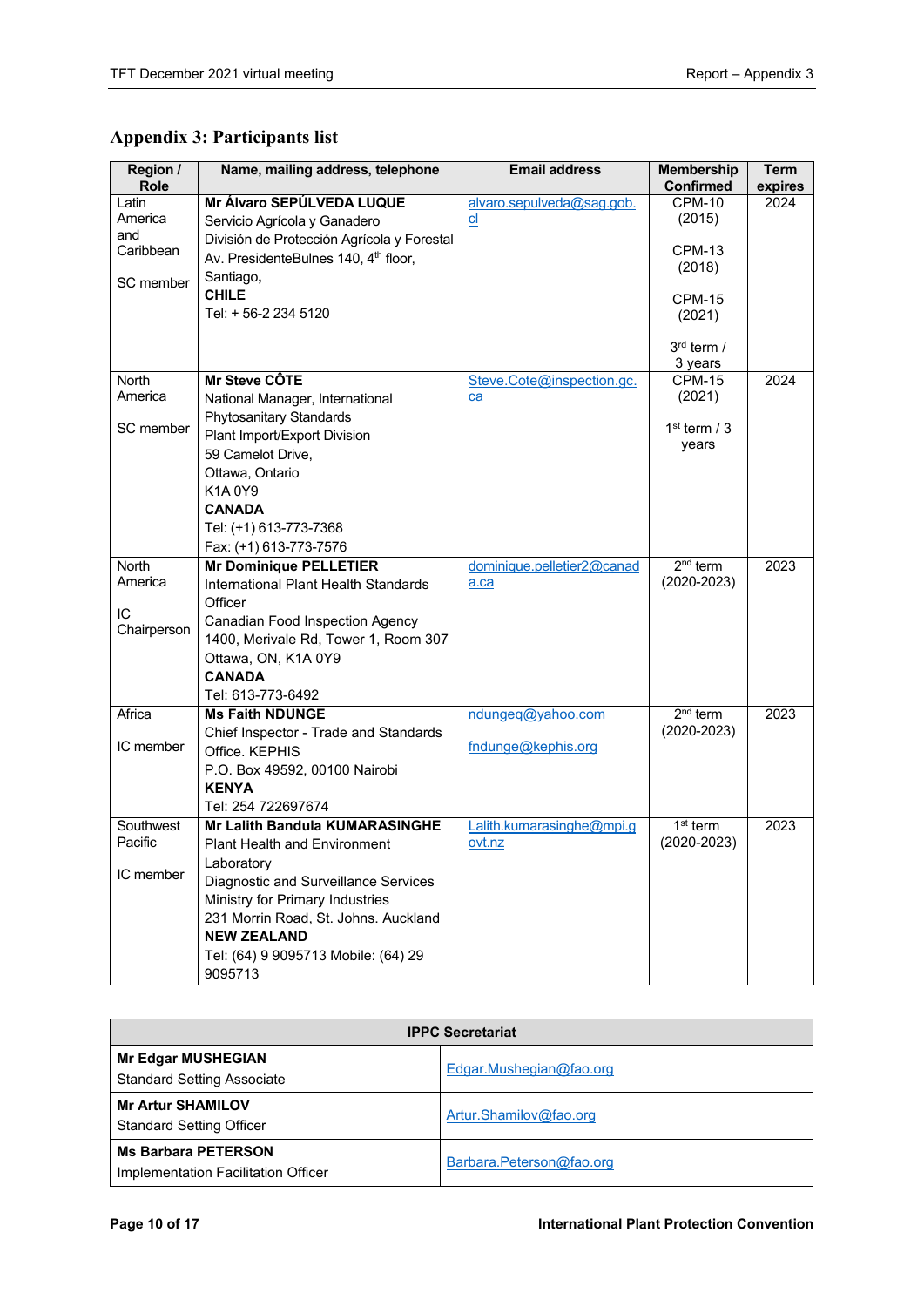#### <span id="page-10-0"></span>**Appendix 4: Task Force on Topics and 2021 Call for Topics: Standards and Implementation – TFT recommendations to CPM-16 for the 2021 Call for Topics submissions**

# **I. Background**

1. The CPM-13 (2018) adopted the biennial Call for Topics: Standards and Implementation process, the criteria for justification and prioritization, and the Terms of reference for a Task Force on Topics (TFT)<sup>[1](#page-10-1)</sup>. The TFT consists of one Commission on Phytosanitary Measures (CPM) Bureau, three Standards Committee (SC), and three Implementation and Capacity Development Committee (IC) representatives<sup>2</sup>.

2. The CPM-14 (2019) noted that the joint call for topics process has operated effectively and will be refined and streamlined for the next call in  $2021<sup>3</sup>$  $2021<sup>3</sup>$  $2021<sup>3</sup>$ .

#### **II. 2021 Call for Topics: Standards and Implementation**

3. The 2021 Call for Topics was open 4 May – 15 September 2021. In June 2021, the Secretariat organized a *webinar on the 2021 Call for Topics* to help contracting parties (CPs) and regional plant protection organizations (RPPOs) enhance the quality of new proposals to be included in the IPPC work programme[4](#page-10-4) . By the end of the Call, the Secretariat received 17 topic submissions (7 standards, 3 implementation resources, and 7 diagnostic protocols (DPs)) from 8 CPs and 2 RPPOs<sup>[5](#page-10-5)</sup>.

#### **III. TFT October 2021 virtual meeting and recommendations to the SC and the IC**

4. The TFT met virtually from 4-[6](#page-10-6) October 2021 to review the topic submissions<sup>6</sup>. The TFT members provided detailed preliminary assessments and scorings of topic submissions without reviewing their country submissions. These assessments were used as a starting point for the meetings' TFT discussions and formed the basis of the TFT recommendations to the SC and the IC.

5. The TFT reviewed the topic submissions against *the Criteria for justification and prioritization of proposed topics*[7](#page-10-7) . In addition, each TFT member assessed all topic submissions against three questions for comparative scoring and commenting on: (1) whether the problem and proposed options are relevant from an IPPC perspective; (2) whether the topic is relevant from a global perspective; and (3) whether the proposed material is adequate. Additional criteria were identified and used to review and prioritize the proposed DPs<sup>[8](#page-10-8)</sup>.

6. A checklist<sup>[9](#page-10-9)</sup> comprising of questions was used to assess the topics before the meeting. The TFT discussed each topic and allocated a score from 0 (low) to 5 (high) based on the assessed merit and fit with the *Criteria for justification and prioritization of proposed topics*, and an indicative priority from 1 (high) to 4 (low) as in the Standard Setting Process ranking topics on feasibility and urgency.

<span id="page-10-5"></span><sup>5</sup> All topic submissions are publicly available on the "Call for Topics: Standards and Implementation" web page: <https://www.ippc.int/en/core-activities/standards-and-implementation/call-for-topics-standards-and-implementation/>

<span id="page-10-1"></span><sup>1</sup> CPM-13 (2018) report:<https://www.ippc.int/en/publications/85963/>

<span id="page-10-2"></span><sup>2</sup> CPM-14 (2019) report:<https://www.ippc.int/en/publications/87271/>

<span id="page-10-3"></span><sup>3</sup> Terms of Reference and Rules of Procedure of the TFT (2018)[: https://www.ippc.int/en/publications/87222/](https://www.ippc.int/en/publications/87222/)

<span id="page-10-4"></span><sup>4</sup> The webinar recordings are publicly available on the "2021 IPPC Call for Topics (June 2021)" web page: <https://www.ippc.int/en/work-area/sc-ic/ippc-webinar-on-call-for-topics/>

<span id="page-10-6"></span><sup>6</sup> TFT October 2021 virtual meeting report[: https://www.ippc.int/en/publications/90360/](https://www.ippc.int/en/publications/90360/)

<span id="page-10-7"></span><sup>7</sup> Criteria for the Justification and Prioritization of Proposed Topics:<https://www.ippc.int/en/publications/89854/>

<span id="page-10-8"></span><sup>8</sup> Criteria for prioritization of diagnostic protocols (page 2):<https://www.ippc.int/en/publications/89799/>

<span id="page-10-9"></span><sup>9</sup> Checklist for evaluating topic submissions – Appendix 6 of the TFT October 2018 meeting report: <https://www.ippc.int/en/publications/86953/>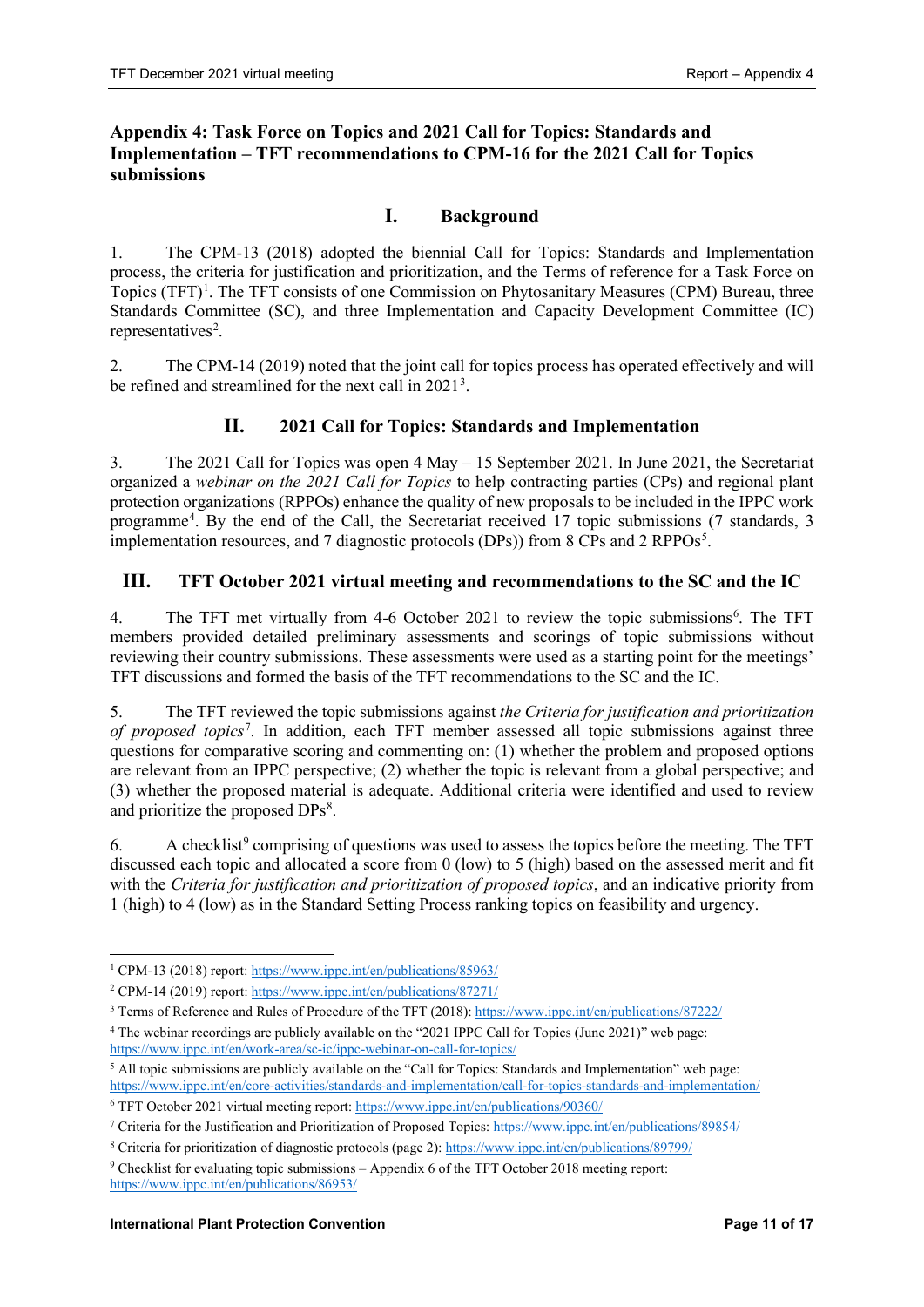7. The TFT summary assessments with scores, recommendations, and proposed priorities for appropriate topic submissions were presented to the SC and the IC at their November 2021 virtual meetings. The SC reviewed TFT recommendations on the proposed DPs as they fall within their remit (subjects for work by the Technical Panel on Diagnostic Protocols). The TFT recommendations on the topic submissions were reviewed by both committees, with specific requests from the TFT indicated.

8. The TFT did not reach a consensus on topic **2021-020 on Safe provision of food and other humanitarian aid** (Pacific Plant Protection Organization (PPPO)). The TFT had considered the proposal's scope to be too broad for a standard because it could include anything that was potentially consumable and included not only food but also other humanitarian aid. The TFT had suggested to (1) consider reducing the scope of the proposed topic to facilitate the development of a standard; or (2) consider changing the submission from a proposal to develop a standard to a proposal to develop an implementation resource; or (3) consider changing the topic submission to amend the existing CPM Recommendation no. 9 "Safe provision of food and other humanitarian aid to prevent the introduction of plant pests during an emergency situation," rather than developing a standard.

# **IV. SC November 2021 virtual focused meeting**

9. At their November 2021 virtual meeting, the SC discussed the TFT recommendations on the 2021 Call for Topics submissions<sup>10</sup>. The SC agreed with most TFT recommendations and had additional comments on some topic submissions.

10. Contrary to the TFT's recommendation, the SC recommended that topic **2021-010 on Revision of ISPM 26: Establishment of pest free areas for fruit flies (Tephritidae)** (New Zealand) should be added to the work programme as a revision of the full text of ISPM 26, with priority 3, rather than as an annex to ISPM 26.

11. On topic **2021-020**, the SC considered the TFT suggestion that SC representatives participate in discussions with the IC representatives to discern the way forward. The SC also agreed that a small group would develop a CPM paper, including terms of reference for a potential CPM Focus Group (FG), and that the draft paper would be presented to the SC and IC for comment in a joint e-forum.

12. The SC agreed with the TFT's view that the proposed DPs submissions (**2021-016 on ISPM 27 Annex:** *Spodoptera frugiperda* (New Zealand) and **2021-022 on ISPM 27 Annex:** *Spodoptera frugiperda* (Kenya)) would complement each other and that they should be developed as a single DP and added to the work programme with a priority 1.

13. The SC included all recommended DPs in the List of Topics for IPPC Standards  $(LOT)^{11}$  $(LOT)^{11}$  $(LOT)^{11}$  (see Table 2 and CPM 2022/XX).

# **V. IC November 2021 virtual meeting**

14. At their November 2021 virtual meeting, the IC discussed the TFT recommendations on the 2021 Call for Topics submissions<sup>[12](#page-11-2)</sup>. The IC agreed with most TFT recommendations and had additional comments on some topic submissions. The IC agreed with TFT's recommendation to add topic **2021- 009 on Guide on performing audits in the phytosanitary context** (Canada) to the List of Implementation and capacity development  $(ICD)$  topics<sup>13</sup>.

<span id="page-11-0"></span><sup>&</sup>lt;sup>10</sup> SC November 2021 virtual focused meeting report[: https://www.ippc.int/en/publications/90440/](https://www.ippc.int/en/publications/90440/)

<span id="page-11-1"></span><sup>&</sup>lt;sup>11</sup> List of topics for IPPC standards:<http://www.ippc.int/en/core-activities/standards-setting/list-topics-ippc-standards/>

<span id="page-11-2"></span><sup>&</sup>lt;sup>12</sup> IC November 2021 virtual meeting report (IC VM17) on the IC web page[: https://www.ippc.int/en/core-activities/capacity](https://www.ippc.int/en/core-activities/capacity-development/capacity-development-committee/)[development/capacity-development-committee/](https://www.ippc.int/en/core-activities/capacity-development/capacity-development-committee/)

<span id="page-11-3"></span><sup>&</sup>lt;sup>13</sup> List of implementation and capacity development topics[: https://www.ippc.int/en/core-activities/capacity-development/list](https://www.ippc.int/en/core-activities/capacity-development/list-topics-ippc-implementation/list)[topics-ippc-implementation/list](https://www.ippc.int/en/core-activities/capacity-development/list-topics-ippc-implementation/list)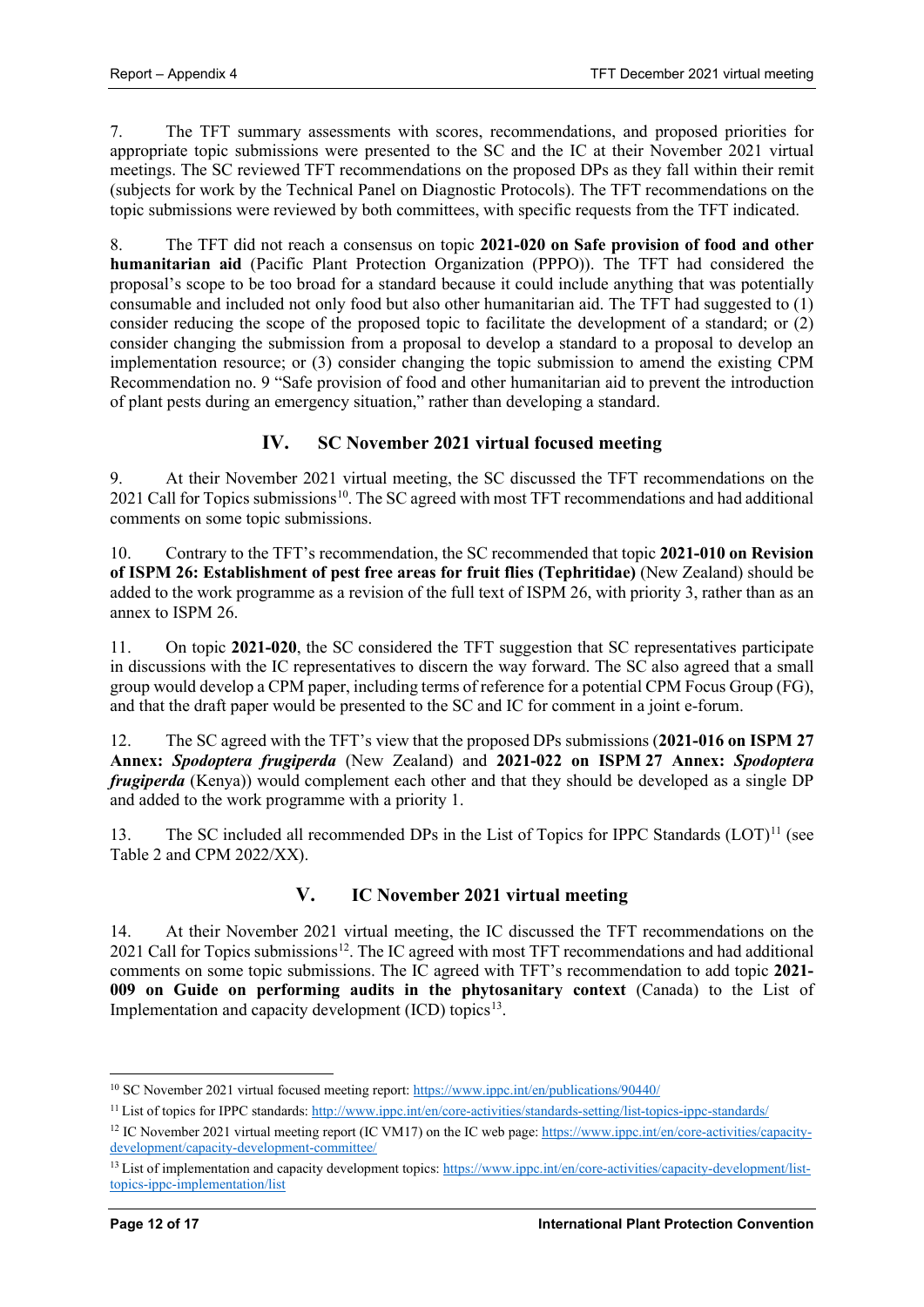15. The IC could not agree with the SC's proposal to create a CPM FG on topic **2021-020** because the IC felt that there is currently a record number of active CPM FGs. However, the IC agreed to participate in the work of the small group of SC members and the subsequent joint SC–IC e-forum.

#### **VI. The SC-IC small group**

16. The SC-IC small group met virtually on 2 December 2021 to discuss the SC paper proposing the creation of a CPM FG on the **Safe provision of food and other humanitarian aid**. The IC's concern was somewhat alleviated during the small group meeting, with the assurance that the duration of the proposed FG would be limited to 2-3 days. Considering this, the IC representatives participating in the small group felt that the IC could support the SC paper to the CPM, provided that the language is modified to specify the duration of activity of the proposed FG and that the language describing the tasks for the FG be changed to include the three options mentioned above identified by the TFT. The version of the paper that the small group discussed was standard-centric, and the input from the IC representatives would address this by keeping the options open for the proposed FG (it would be up to the FG to determine the best course of action).

17. A joint SC–IC e-forum took place from 17 December 2021 – 3 January 2022. Results of this eforum are presented in the SC paper (see CPM 2022/XX).

#### **VII. TFT December 2021 virtual meeting**

18. The TFT met virtually on 16 December 2021 to finalize their recommendations to CPM-16[14](#page-12-0).

19. The TFT noted the SC and the IC discussions and agreed with the SC's suggestions that topic **2021-010** should be added to the work programme as a revision of the full text of ISPM 26.

20. The topics recommended by the TFT, in agreement with the SC and the IC, are presented to CPM-16 for adoption as outlined in Table 1. Topics for the SC should be reflected in the LOT*,* and for the IC, in the List of ICD topics (see CPM 2022/XX).

21. The TFT agreed not to recommend some topics to CPM-16 (Table 3) for various reasons justified at the meetings and also discussed what topics could be better addressed by other topics in the LOT and the List of ICD topics (see in the footnotes the 2021 TFT, SC and IC virtual meeting reports).

22. Several submissions not recommended to CPM-16 did not provide sufficient information for topics. Although the TFT and the Secretariat followed up with the CPs on the incomplete submissions, the TFT encouraged submitters to consider resubmitting strengthened proposals during the next call in 2023, noting the planned call for topics training sessions at the IPPC Regional Workshops in 2022.

#### **VIII. Lessons learned**

23. The TFT acknowledged the work done by the Secretariat to develop the automatic online submission forms for the 2021 Call for Topics to (1) simplify and accelerate the submission process, (2) increase the quality of the topic proposals, (3) ensure there are no omissions in mandatory sections, (4) establish the database with all submissions, and (5) reduce the workload on the relevant stakeholders.

24. In addition, the TFT acknowledged the migration of the checklist for evaluating topic submissions to an online form, facilitating the TFT preliminary assessment of the topic proposals.

25. The TFT also streamlined the process of reviewing submissions by amending the checklist for evaluating topic proposals <sup>15</sup>.

<span id="page-12-0"></span><sup>&</sup>lt;sup>14</sup> TFT December 2021 virtual meeting report[: https://www.ippc.int/en/publications/90554/](https://www.ippc.int/en/publications/90554/)

<span id="page-12-1"></span><sup>&</sup>lt;sup>15</sup> Streamlined checklist for evaluating topic submissions – Appendix 5 of the TFT December 2021 virtual meeting report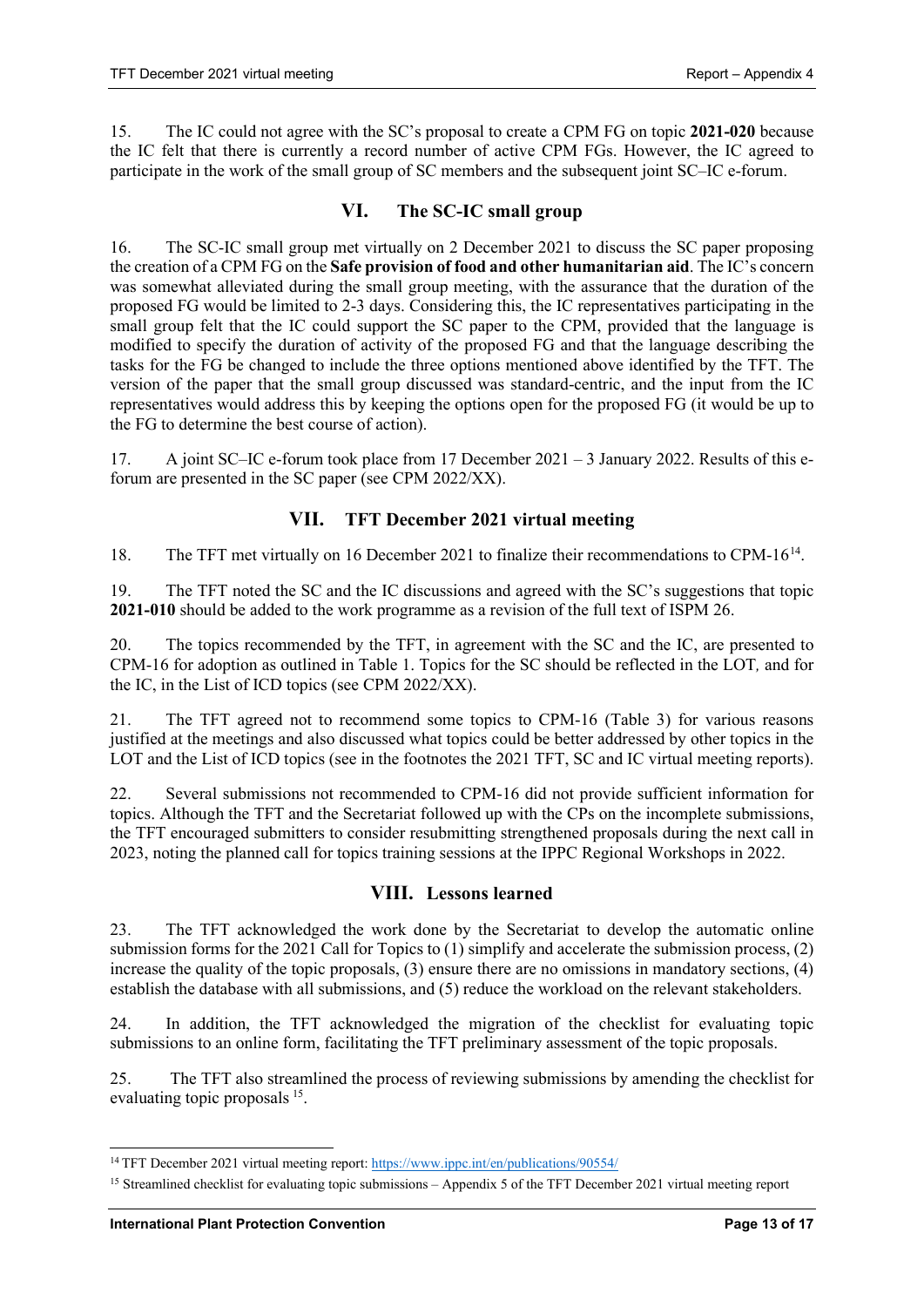# **IX. Recommendations**

- 26. The CPM is invited to:
- (1) *Adopt* the recommended topics in response to the 2021 Call for Topics: Standards and Implementation as presented in Table 1.
- (2) *Adopt* the recommended priorities for standards in response to the 2021 Call for Topics: Standards and Implementation as presented in Table 1.
- (3) *Request* the SC and the IC to integrate the adopted topics into their respective lists of topics.
- (4) *Note* the TFT recommendations on SC subjects outlined in Table 2.
- (5) *Encourage* CPs, RPPOs and other interested parties to provide support to deliver high-priority topics.
- (6) *Request* the Bureau to discuss and propose a way forward for topics not recommended by the TFT, as presented in Table 3.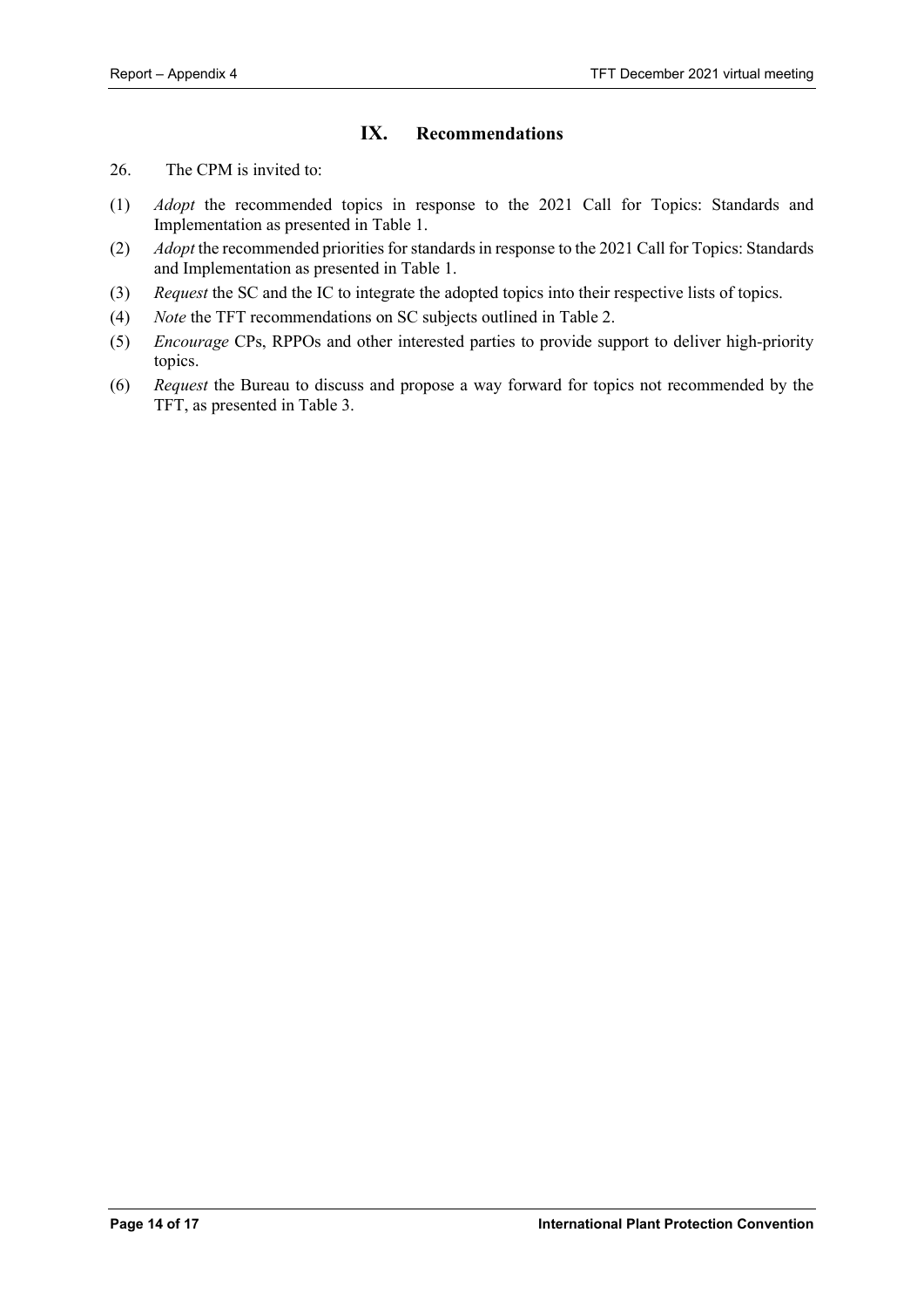|  |  |  | Table 1: TFT recommendations for the proposed standards and implementation resources |
|--|--|--|--------------------------------------------------------------------------------------|
|--|--|--|--------------------------------------------------------------------------------------|

| <b>Topic</b><br>number | Title                                                                                                                                  | CP / RPPO                                                  | <b>Support letters</b>                                               | TFT<br>summary                                   | <b>TFT</b><br>recommended<br>priority (1-4) | <b>TFT recommended</b><br>material |  |  |  |           |
|------------------------|----------------------------------------------------------------------------------------------------------------------------------------|------------------------------------------------------------|----------------------------------------------------------------------|--------------------------------------------------|---------------------------------------------|------------------------------------|--|--|--|-----------|
| 2021-011               | Annex International movement of mango (Mangifera indica)<br>fruit to ISPM XX (Commodity-based standards for<br>phytosanitary measures) | Asia and Pacific Plant<br>Protection<br>Commission (APPPC) | <b>PPPO</b>                                                          |                                                  |                                             |                                    |  |  |  |           |
| 2021-018               | Field inspection (including growing season inspection) (Annex<br>to ISPM 23: Guidelines for inspection)                                | Japan                                                      |                                                                      | TFT<br>recommended<br>considering<br>these topic | submissions.                                |                                    |  |  |  | Standards |
| 2021-010               | Revision of ISPM 26: Establishment of pest free areas for fruit<br>flies (Tephritidae)                                                 | New Zealand                                                | Australia                                                            |                                                  |                                             |                                    |  |  |  |           |
| 2021-009               | Guide on performing audits in the phytosanitary context                                                                                | Canada                                                     | North American<br><b>Plant Protection</b><br>Organization<br>(NAPPO) |                                                  |                                             | Implementation resource            |  |  |  |           |

# **Table 2: DPs recommended by the TFT and subsequently added by the SC to the LOT**

| <b>Topic</b><br>number | <b>Title</b>                                                      | CP / RPPO             | <b>TFT recommended</b><br>priority (1-4) | <b>TFT summary</b>                            |
|------------------------|-------------------------------------------------------------------|-----------------------|------------------------------------------|-----------------------------------------------|
| 2021-016               | ISPM 27 Annex: Spodoptera frugiperda                              | New Zealand and Kenva |                                          |                                               |
| 2021-017               | ISPM 27 Annex: <i>Drosophila suzukii</i> (Diptera: Drosophilidae) | New Zealand           |                                          |                                               |
| 2021-025               | ISPM 27 Annex: Tomato brown rugose fruit virus                    | China                 |                                          | TFT recommended the development of these DPs. |
| 2021-013               | ISPM 27 Annex: Bactrocera zonata (Saunders, 1842)                 | Eqypt                 |                                          |                                               |
| 2021-014               | ISPM 27 Annex: Dickeya spp. on potato                             | New Zealand           |                                          |                                               |
| 2021-015               | ISPM 27 Annex: Heterobasidion annosum                             | New Zealand           |                                          |                                               |

# **Table 3: Topic submissions not recommended by the TFT**

| <b>Topic</b><br>number | Title                                                              | CP / RPPO   | <b>Support letters</b>   | Proposed<br>material        | <b>TFT summary</b>                                                                               |
|------------------------|--------------------------------------------------------------------|-------------|--------------------------|-----------------------------|--------------------------------------------------------------------------------------------------|
| 2021-020               | Safe provision of food and other humanitarian aid                  | <b>PPPO</b> | APPPC, Republic of Korea |                             |                                                                                                  |
| 2021-012               | Requirements for the use of testing laboratories                   | Japan       |                          |                             |                                                                                                  |
| 2021-019               | Field certification for export-oriented fruits and vegetables      | Sri Lanka   |                          | Standards                   |                                                                                                  |
| 2021-023               | Revision of ISPM 31: Methodologies for sampling of<br>consignments | Kenya       |                          | Implementation<br>resources | TFT did not recommend adding these topic<br>submissions to the lists of topics.                  |
| 2021-024               | Development of authorization programme for use of<br>fumigation    | Ukraine     |                          |                             |                                                                                                  |
| 2021-021               | Methodology for field sampling                                     | Kenya       |                          |                             | TFT was not in a position to formulate the<br>recommendation given the incomplete<br>submission. |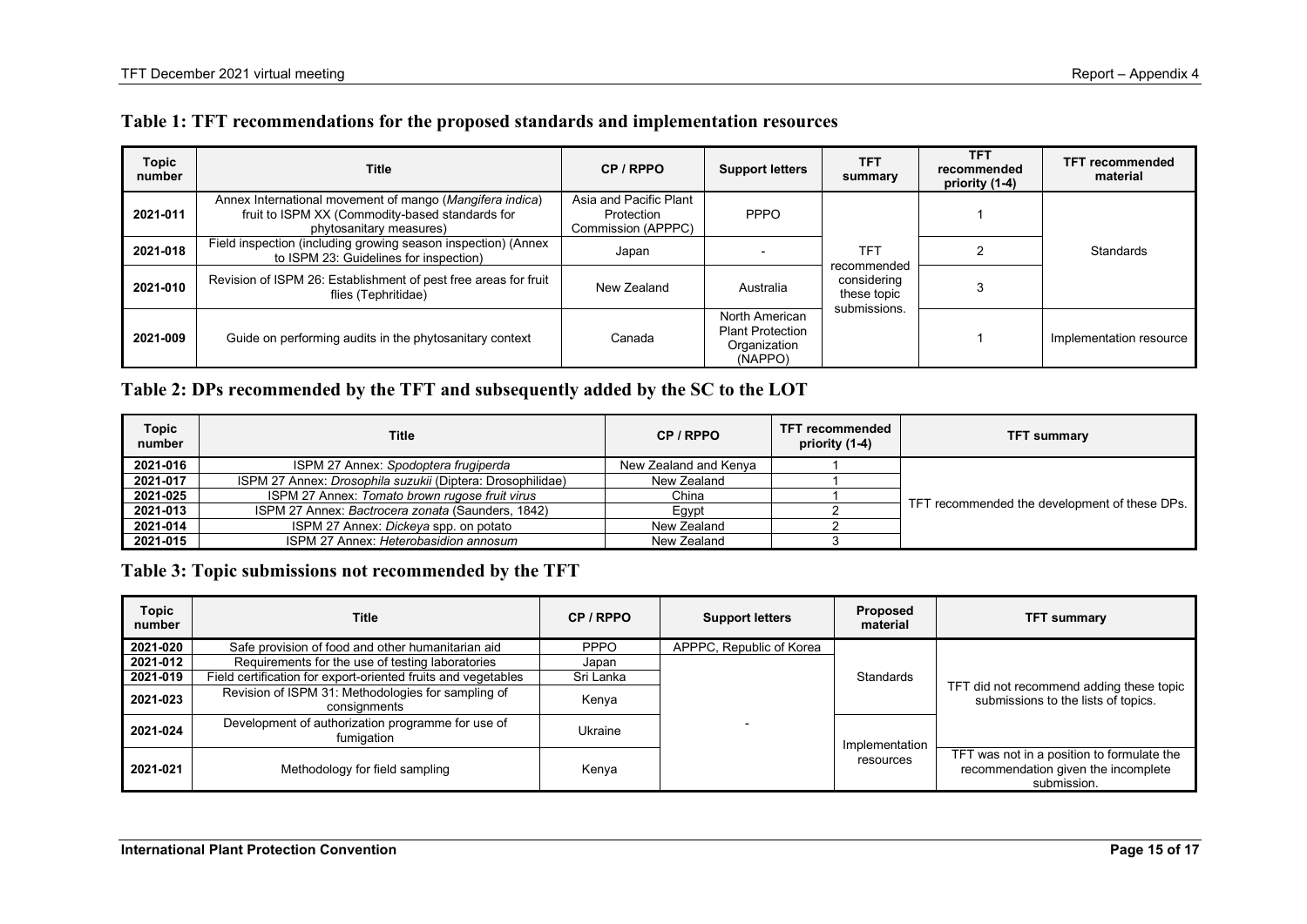# **Appendix 5: The streamlined checklist comprising of questions for the preliminary assessment online forms**

\* Required

<span id="page-15-0"></span>

| N   | For proposed standards and implementation resources                                                                                                                                                                                  | For proposed diagnostic protocols                                                                                                                                                                                                            |  |  |
|-----|--------------------------------------------------------------------------------------------------------------------------------------------------------------------------------------------------------------------------------------|----------------------------------------------------------------------------------------------------------------------------------------------------------------------------------------------------------------------------------------------|--|--|
|     | <b>Summary information</b>                                                                                                                                                                                                           |                                                                                                                                                                                                                                              |  |  |
| 1.  | Is the problem and proposed option relevant from an IPPC perspective and within the IPPC mandate? *<br>Does it fit within the IPPC vision, mission and mandate? Please provide a short statement (1-2 sentences)                     |                                                                                                                                                                                                                                              |  |  |
| 2.  | Is the topic relevant from a global perspective and reflects a global challenge? *<br>Is it a collective priority, and what is its impact? How widespread or common is the problem? Please provide a short statement (1-2 sentences) |                                                                                                                                                                                                                                              |  |  |
| 3.  | Is the proposed material adequate and appropriate? *<br>material or other new approach/several approaches)? Please provide a short statement (1-2 sentences)                                                                         | Would it be better addressed by a different type(s) of IPPC output (e.g. Standards, annex, appendix, CPM recommendation, guide, training material, awareness                                                                                 |  |  |
| 4.  | Recommended score *<br>Scores range from 1 (low value) to 5 (high value)                                                                                                                                                             |                                                                                                                                                                                                                                              |  |  |
| 5.  | Recommended priority *<br>Priorities range from 1 (high) to 4 (low)                                                                                                                                                                  |                                                                                                                                                                                                                                              |  |  |
|     |                                                                                                                                                                                                                                      | <b>Criteria for justification and prioritization</b>                                                                                                                                                                                         |  |  |
|     | How well does the submission address the CPM specified criteria? Criteria<br>for the Justification and Prioritization of Proposed Topics available at:<br>https://www.ippc.int/en/publications/89854/                                | How well does the submission address the specified criteria?                                                                                                                                                                                 |  |  |
| 6.  | Core criteria *<br>Scores range from 1 (low value) to 5 (high value)                                                                                                                                                                 | Criteria for prioritization of diagnostic protocols *<br>Criteria for prioritization of diagnostic protocols are available at:<br>https://www.ippc.int/en/publications/89799/ (page 2). Scores range from 1 (low<br>value) to 5 (high value) |  |  |
| 7.  | Reasons for scoring by core criteria *                                                                                                                                                                                               | Reasons for scoring by criteria for prioritization of diagnostic protocols *                                                                                                                                                                 |  |  |
| 8.  | Supporting criteria *<br>Scores range from 1 (low value) to 5 (high value)                                                                                                                                                           |                                                                                                                                                                                                                                              |  |  |
| 9.  | Reasons for scoring by supporting criteria *                                                                                                                                                                                         |                                                                                                                                                                                                                                              |  |  |
| 10. | Does this submission contribute to filling gaps in the Framework for Standards and Implementation? *<br>implementation/                                                                                                              | Framework for Standards and Implementation available at: https://www.ippc.int/en/core-activities/standards-and-implementation/ippc-framework-for-standards-and-                                                                              |  |  |